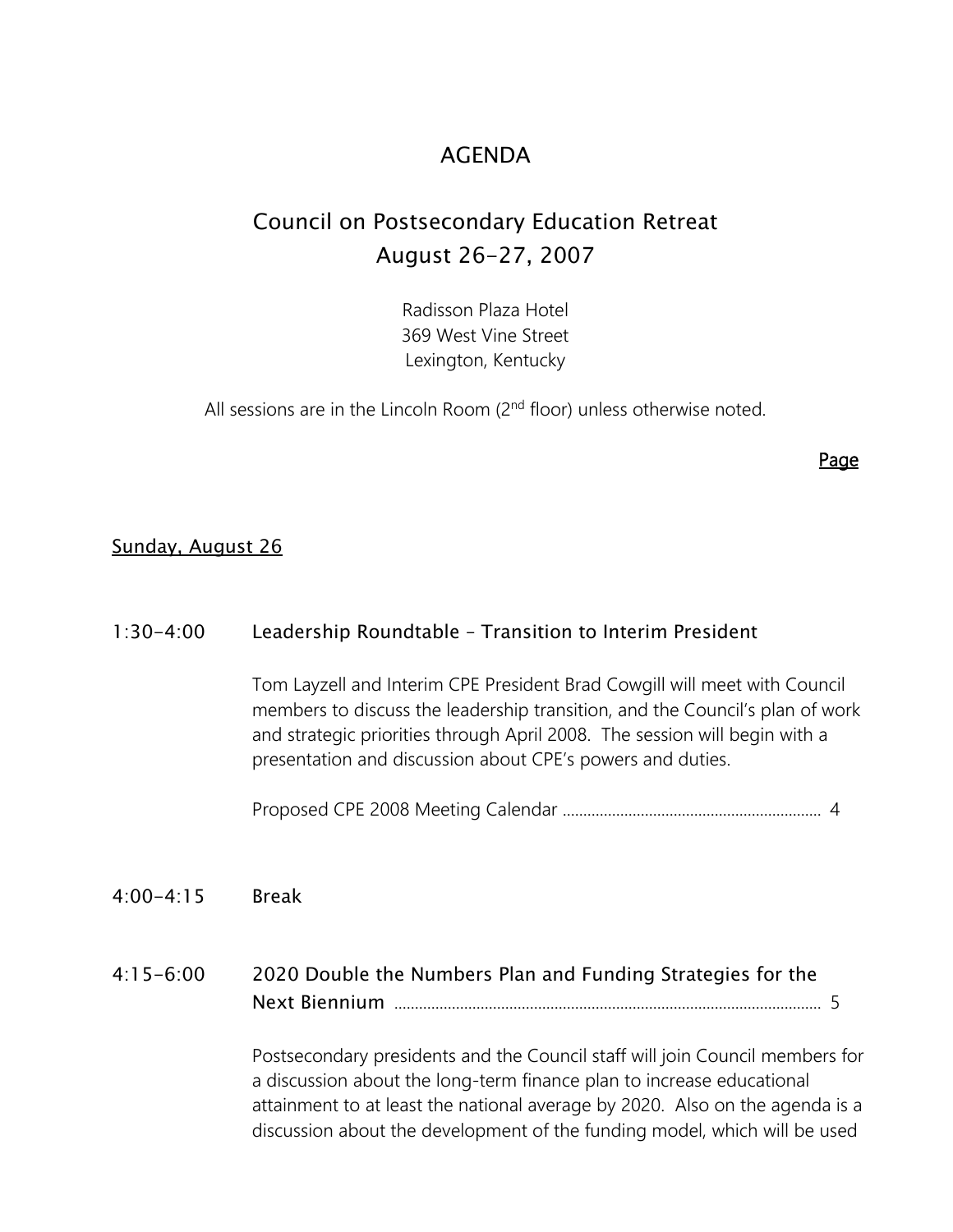to structure the Council's postsecondary funding request for the 2008-2010 biennium.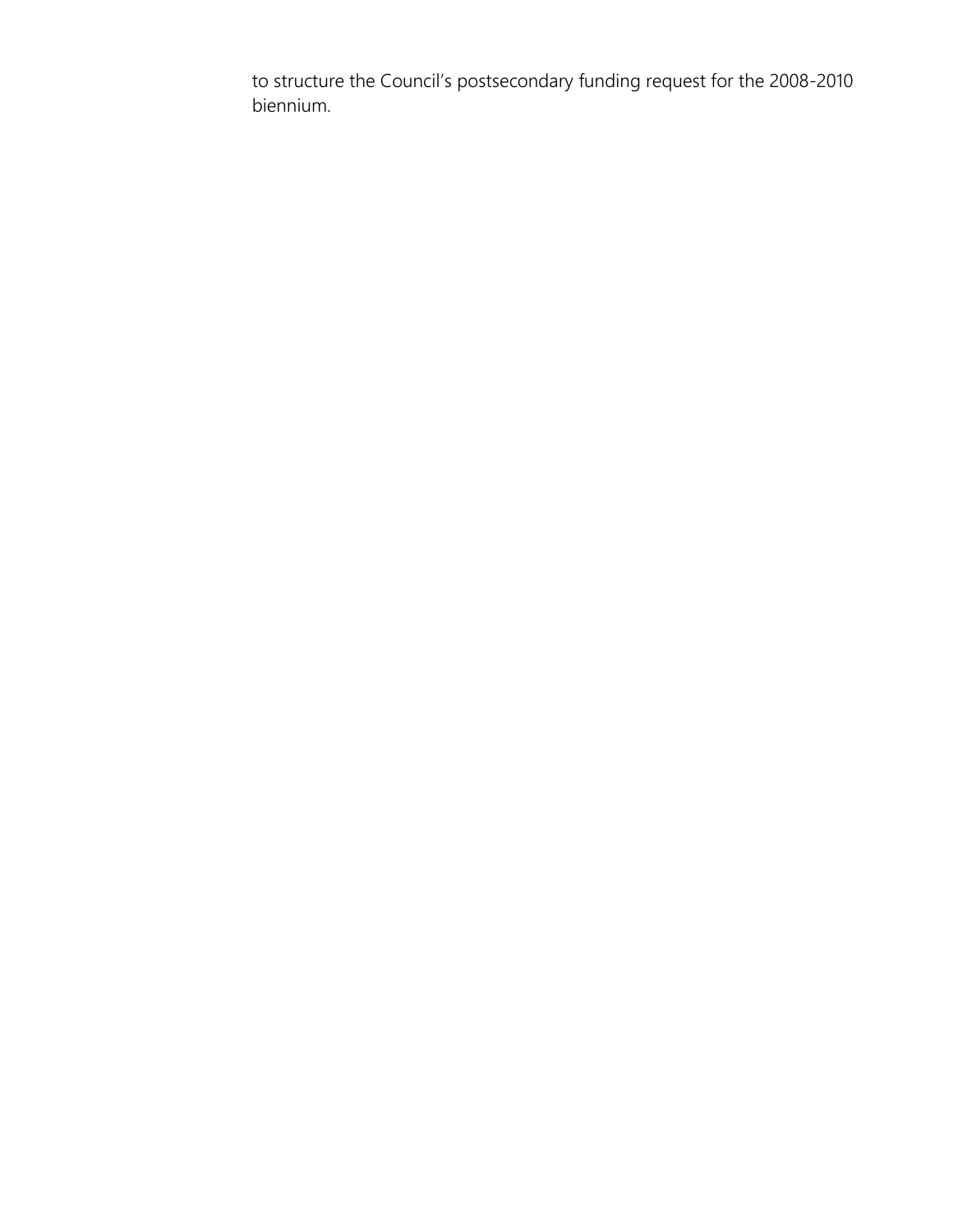## 6:00-6:45 Reception (cash bar)

*Prefunction area*

## 6:45-8:00 Dinner

*Daniel Boone Room*

Following dinner John Turner and Richard Bean, KCTCS chair, will discuss the roles and responsibilities of college and university board members. Mr. Turner, chair of the Council's subcommittee on the role of board members, will discuss his recent visits with board chairs and proposed strategies for strengthening board relations.

## Monday, August 27

7:30-8:30 Breakfast

## 8:30-9:00 Update on the Kentucky Chamber of Commerce's Task Force on Postsecondary Education

A new task force of business leaders is reviewing Kentucky's progress toward achieving its goal of bringing the state to the national educational attainment average by 2020. Also, the task force is developing strategies to help raise public awareness of the importance of postsecondary education and better engage the business community in efforts to strengthen education.

## 9:00-10:00 Looking Ahead – Postsecondary Education in the 2008 General Assembly

Legislative leaders (Jody Richards and David Williams) will provide an overview of key budget and policy issues facing the General Assembly in the upcoming legislative session and will share their perspectives and expectations regarding postsecondary and adult education as we move into the second decade of reform.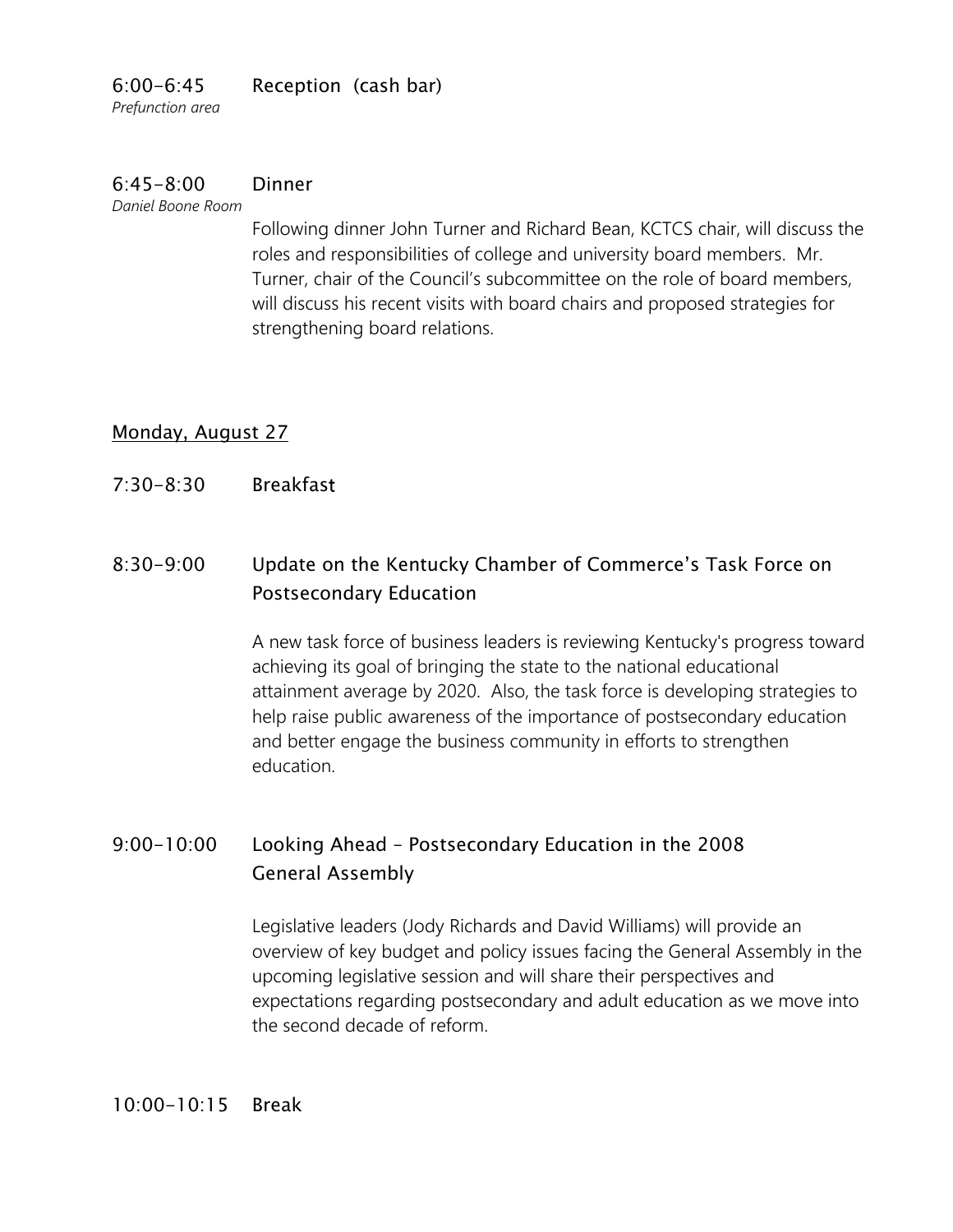## 10:15-10:45 The Education-Economic Development Partnership

New Economic Development Cabinet Secretary John Hindman will join Council members to discuss his strategies for building Kentucky's economic infrastructure and the key role that postsecondary and adult education will play in the success and strength of the Commonwealth's economy.

## 10:45-noon Selected Updates, News, and Activities

Council staff will provide brief updates on several key activities and initiatives.

- 1. Quality & Accountability Policy Group
	- Update on the status of the work of the Developmental Education Task Force ...................................................................................................... 13

## 2. Research, Economic Development, & Commercialization Policy Group –

- STEM Task Force progress report
- Bucks for Brains Ten Year Anniversary Assessment
- Translational Research Conference in Louisville on Thursday, October 18th (The Brown Hotel)
- National Math Science Institute status of Kentucky proposals for Advanced Placement an UTeach programs
- 3. DLAC & Kentucky Virtual Campus
- 4. Diversity Plan ...................................................................................................... 16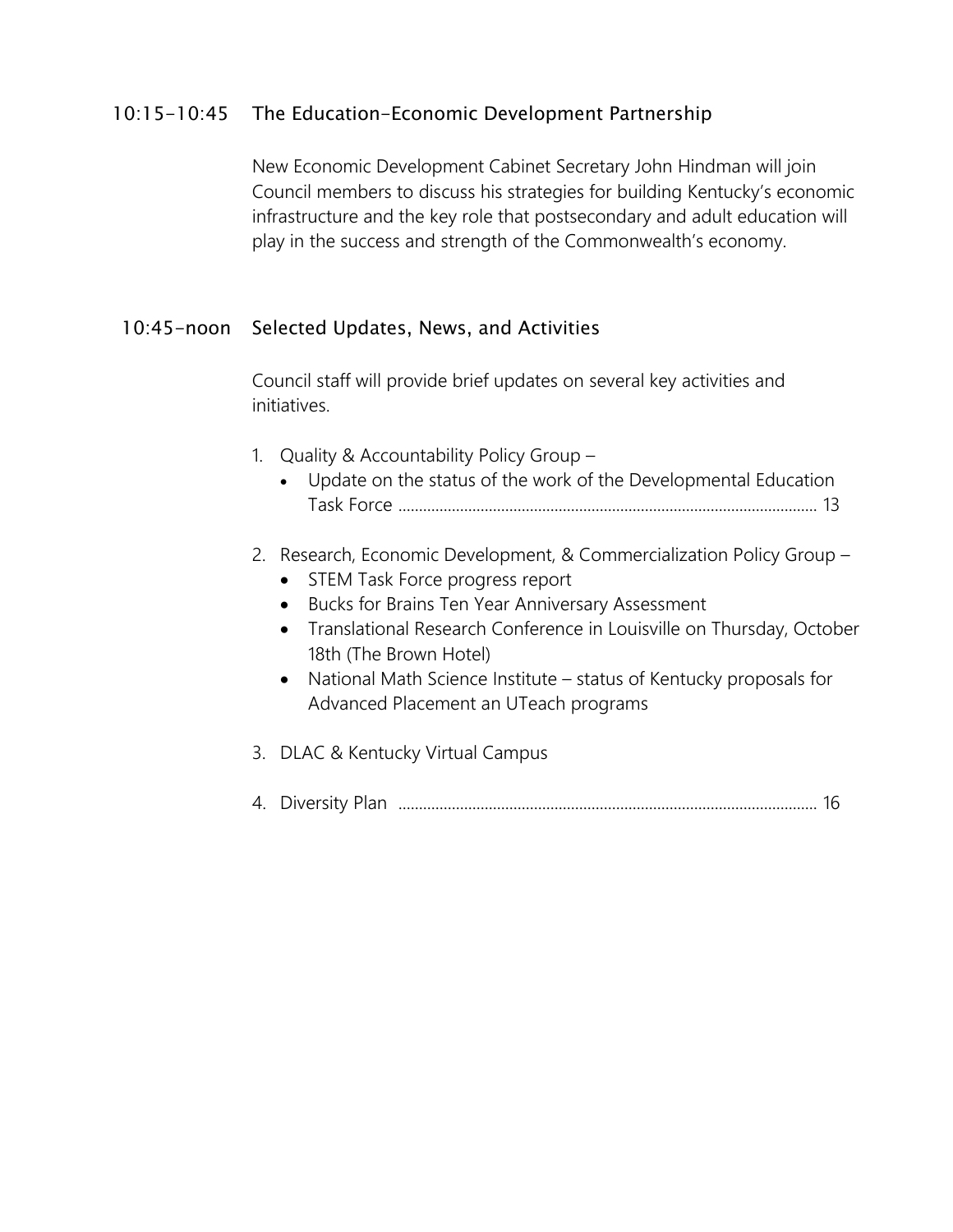#### Council Retreat - Discussion Questions 2008-10 Budget Recommendation Framework Meeting on August 26-27, 2007

#### 1) What level of total public funding is needed on an annual basis to achieve the long-term reform goals?

 Historical Growth (Revenue based approach #1) State Investment per FTE Needed to Generate 2020 Enrollment and Degree Production Targets (Revenue-based approach #2 - Still under development) Institutional Business Plans (Expenditure-based approach - Still under development)

#### 2) How does the balance between state and student affordability influence the short-term and long-term budget recommendation?

 State versus student shareTuition parameters linked to updated affordability data

#### 3) How should the recommended distribution of state appropriations be divided among strategic investments?

 Degree production Science, Technology, Engineering, and Math (STEM) Economic and Community Development Other Institution-Based Strategic Activities Current inflationary adjustment to base General Fund appropriations for ongoing operations Development education & preparation College access and affordability

#### 4) How should the recommended distribution of state appropriations be divided among the institutions?

 Institution strategic initiatives **Other**  Inflation adjustment Performance (e.g., degree production, transfers, enrollment) Developmental education Trust funds and funding programs

#### 5) What level of capital investment is needed to achieve long-term reform goals?

 Renovation backlog and future needs New capacity Information technology and equipment Capital renewal backlog and future needs

#### 6) How can the system achieve greater productivity and efficiency gains from current and future resources?

 Productivity and efficiency gains Institutional reallocation, reinvestments, and cost avoidance

#### 7) How does the budget recommendation address the need for greater accountability and a stronger link between investment and outcomes?

 Performance which exceeds projections Performance which does not exceed projections Accountability agreement / policy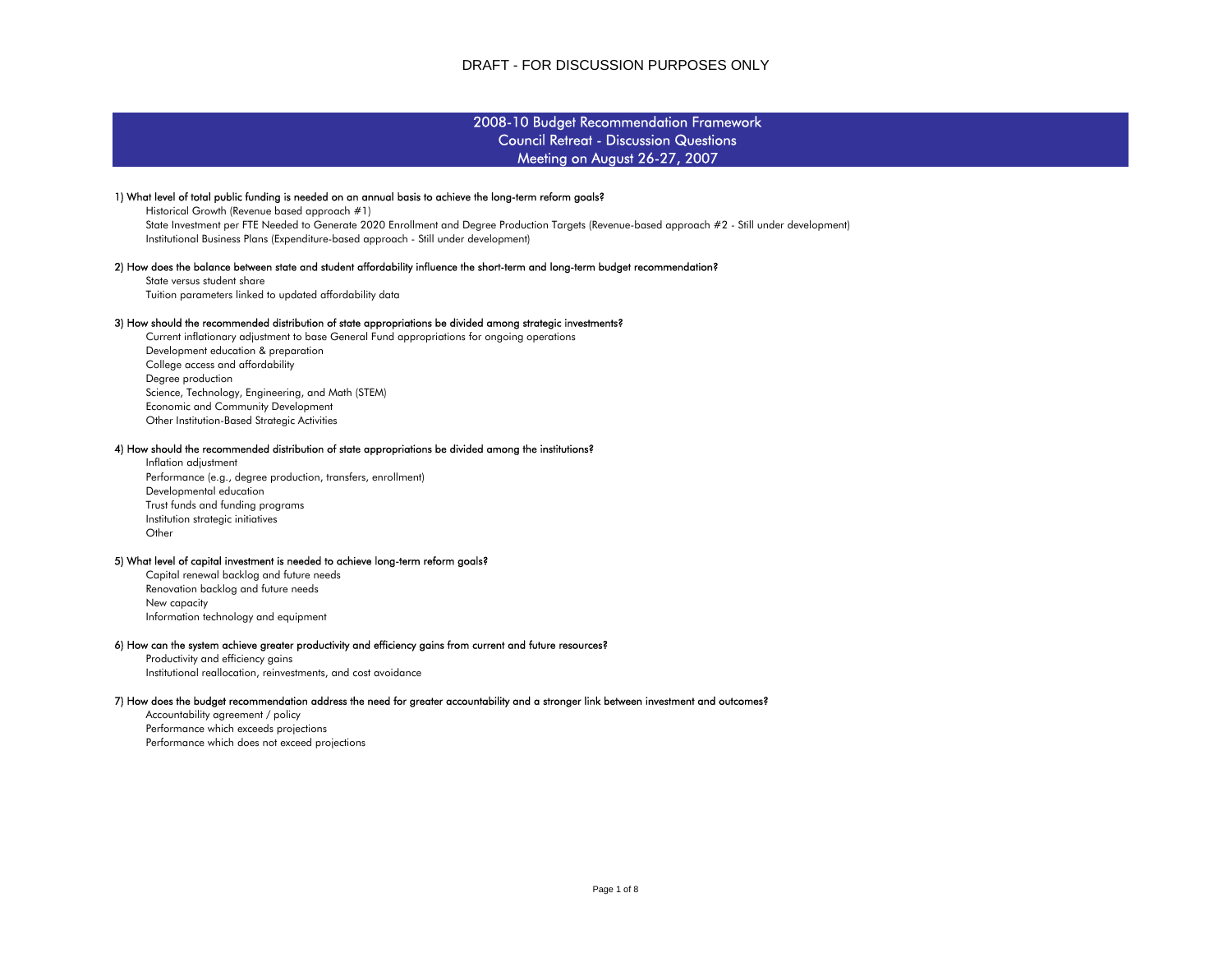1) What level of total public funding is needed on an annual basis to achieve the long-term reform goals?

### Historical Growth

| <b>TOTAL PUBLIC FUNDS (\$ in Millions)</b>                                                                                                                               | 1998-99                   | 1999-00                   | 2000-01                   | 2001-02                   | 2002-03                   | 2003-04                   | $2004 - 05$               | 2005-06                   | 2006-07                     | 2007-08*                      | 9 Year Total<br>Change  |
|--------------------------------------------------------------------------------------------------------------------------------------------------------------------------|---------------------------|---------------------------|---------------------------|---------------------------|---------------------------|---------------------------|---------------------------|---------------------------|-----------------------------|-------------------------------|-------------------------|
| Net General Fund (GF) Appropriation<br>Tuition & Fee Revenue<br>Net Total Public Funds (TPF)<br>* Tuition and fee revenue for 2007-08 and FTE are estimated (not actual) | \$791<br>\$389<br>\$1,180 | \$814<br>\$412<br>\$1,226 | \$864<br>\$439<br>\$1,303 | \$880<br>\$510<br>\$1,390 | \$899<br>\$566<br>\$1,465 | \$896<br>\$664<br>\$1,560 | \$904<br>\$740<br>\$1,644 | \$979<br>\$854<br>\$1,833 | \$1,008<br>\$934<br>\$1,942 | \$1,080<br>\$1,012<br>\$2,092 | \$289<br>\$623<br>\$912 |
| Annual Nominal Change<br>Net GF Appropriation<br>Tuition & Fee Revenue<br>Net Total Public Funds                                                                         |                           | \$23<br>\$23<br>\$46      | \$50<br>\$27<br>\$77      | \$16<br>\$71<br>\$87      | \$19<br>\$56<br>\$75      | $-53$<br>\$98<br>\$95     | \$8<br>\$76<br>\$84       | \$75<br>\$114<br>\$189    | \$29<br>\$80<br>\$109       | \$72<br>\$78<br>\$150         |                         |
| <b>Biennial Change</b>                                                                                                                                                   |                           |                           |                           | 2000-02                   | % of TPF                  | 2002-04                   | % of TPF                  | 2004-06                   | % of TPF                    | 2006-08                       | % of TPF                |
| Net GF Appropriation<br>Tuition & Fee Revenue<br>Net Total Public Funds                                                                                                  |                           |                           |                           | \$66<br>\$98<br>\$164     | 40%<br>60%                | \$16<br>\$154<br>\$170    | 9%<br>91%                 | \$83<br>\$190<br>\$273    | 30%<br>70%                  | \$101<br>\$158<br>\$259       | 39%<br>61%              |

| Annual Percent Change  |    | 1999-00 2000-01 | 2001-02 | 2002-03 |     | 2003-04 2004-05 | 2005-06 | 2006-07 | 2007-08* | % Chanae | 9 Year Ave. 5 Year Ave. %<br>Change** |
|------------------------|----|-----------------|---------|---------|-----|-----------------|---------|---------|----------|----------|---------------------------------------|
| Net GF Appropriation   | 3% | 6%              | 2%      | 2%      | 0%  | 1%              | 8%      | 3%      | 7%       | 3.6%     | 3.8%                                  |
| Tuition & Fee Revenue  | 6% | 7%              | 16%     | 11%     | 17% | 11%             | 15%     | 9%      | 8%       | $1.3\%$  | 12.4%                                 |
| Net Total Public Funds | 4% | 6%              | 7%      | 5%      | 6%  | 5%              | 11%     | 6%      | 8%       | 6.6%     | 7.4%                                  |

\*\* Average annual increase in bachelor's degree production from 2004-06 was 5%. This exceeds the 4.3% annual increase needed to achieve 2020 preliminary bachelor's degree targets. Average annual increase in degree production from 1999-2006 was 2.7%.

| USING 5 YEAR AVERAGE PERCENT CHANGE<br>IN TOTAL NET PUBLIC FUNDS OF 7.4% | 2009-10 | 2013-14 | 2019-20 |
|--------------------------------------------------------------------------|---------|---------|---------|
| Projected Net Total Public Funds                                         | \$2,413 | \$3,212 | \$4,931 |
| Projected Increase In Net Total Public Funds<br>Compared to 2007-08      | \$321   | \$1.120 | \$2,839 |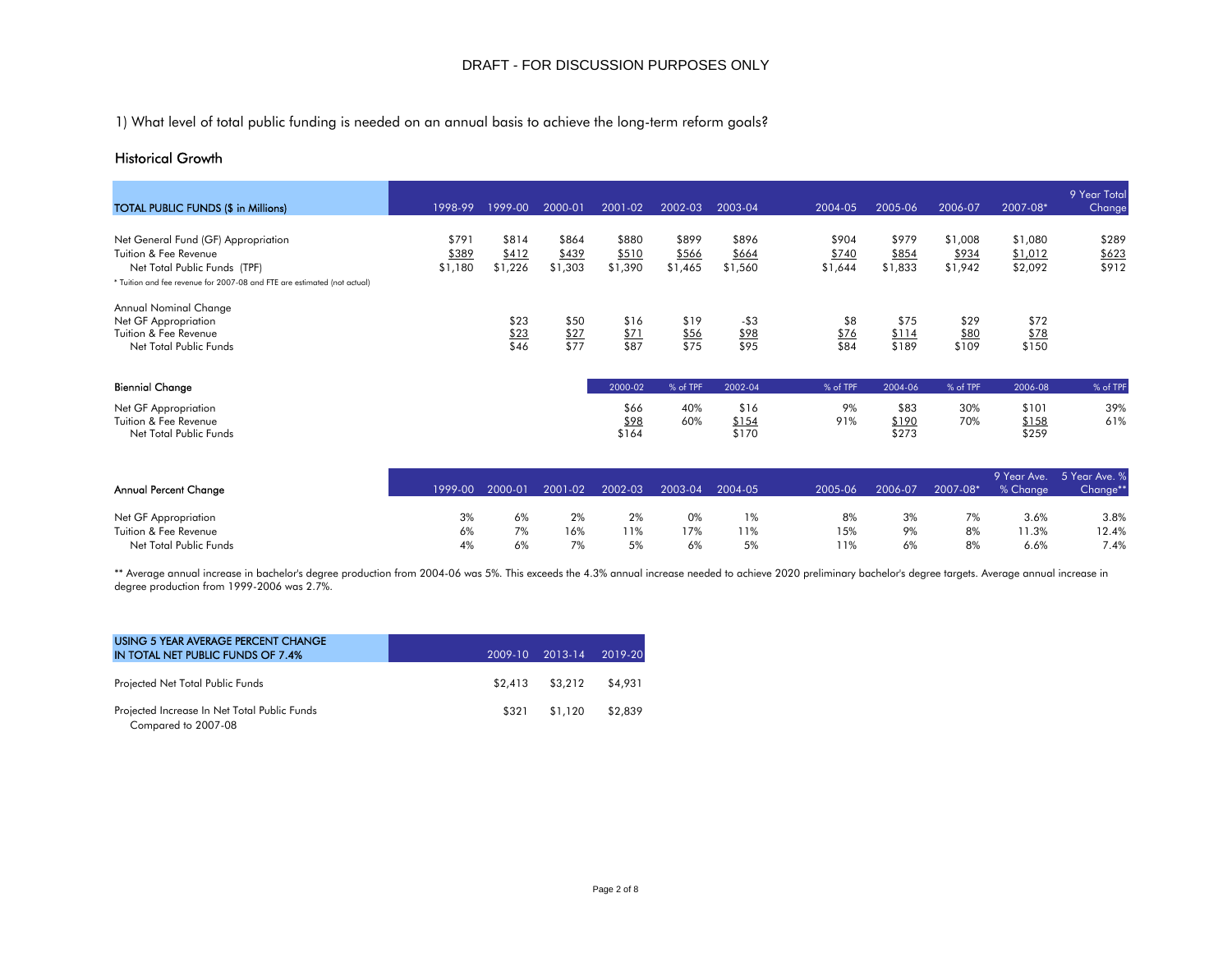2) How does the balance between state and student affordability influence the short-term and long-term budget recommendation?

| <b>STATE STUDENT FINANCIAL AID</b>                                   | FY1999 | FY2000     | FY2001     | FY2002     | FY2003     | FY2004     | <b>FY2005</b> | FY2006   | FY2007   | 8 Year<br>Average | 8 Year Total<br>Change |
|----------------------------------------------------------------------|--------|------------|------------|------------|------------|------------|---------------|----------|----------|-------------------|------------------------|
| State Financial Aid (\$ in Millions)                                 | \$43   | \$54       | \$73       | \$94       | \$117      | \$149      | \$165         | \$177    | \$185    |                   | \$142                  |
| State Financial Aid Per FTE                                          | \$355  | \$442      | \$592      | \$712      | \$835      | \$1,021    | \$1,119       | \$1,197  | \$1,219  |                   | \$865                  |
| Percent Change<br>State Financial Aid<br>State Financial Aid Per FTE |        | 25%<br>25% | 37%<br>34% | 29%<br>20% | 24%<br>17% | 27%<br>22% | 11%<br>10%    | 8%<br>7% | 4%<br>2% | 21%<br>17%        | 331%<br>244%           |

| STATE VERSUS STUDENT SHARE            | 1998-99 | 1999-00 | 2000-01 | 2001-02 | 2002-03 | 2003-04 | 2004-05 | 2005-06 | 2006-07 | 2007-08 | 9 Year Total<br>Change |
|---------------------------------------|---------|---------|---------|---------|---------|---------|---------|---------|---------|---------|------------------------|
| <b>System Totals</b>                  |         |         |         |         |         |         |         |         |         |         |                        |
| Net GF Appropriation as % of Net TPF  | 67%     | 66%     | 66%     | 63%     | 61%     | 57%     | 55%     | 53%     | 52%     | 52%     | $-15%$                 |
| Tuition & Fee Revenue as % of Net TPF | 33%     | 34%     | 34%     | 37%     | 39%     | 43%     | 45%     | 47%     | 48%     | 48%     |                        |
| Research Institutions                 |         |         |         |         |         |         |         |         |         |         |                        |
| Net GF Appropriation as % of Net TPF  | 71%     | 69%     | 69%     | 67%     | 65%     | 62%     | 60%     | 57%     | 56%     | 55%     | $-15%$                 |
| Comprehensive Institutions            |         |         |         |         |         |         |         |         |         |         |                        |
| Net GF Appropriation as % of Net TPF  | 60%     | 59%     | 59%     | 56%     | 54%     | 50%     | 47%     | 46%     | 44%     | 44%     | $-15%$                 |
| <b>KCTCS</b>                          |         |         |         |         |         |         |         |         |         |         |                        |
| Net GF Appropriation as % of Net TPF  | 72%     | 73%     | 72%     | 68%     | 65%     | 61%     | 59%     | 59%     | 58%     | 58%     | $-13%$                 |

| Maintaining 2007-08 State Vs. Student Share<br>Using 5 Year Average Annual Growth of Net Public Funds | 2007-08* | 2008-09 | Annual<br>Increase | 2009-10 | Annual<br><i><u><b>Increase</b></u></i> | Biennial Increase* |
|-------------------------------------------------------------------------------------------------------|----------|---------|--------------------|---------|-----------------------------------------|--------------------|
|                                                                                                       |          |         |                    |         |                                         |                    |
| Net GF Appropriation                                                                                  | \$1,080  | \$1.160 | \$80               | \$1,246 | \$86                                    | \$166              |
| Tuition & Fee Revenue                                                                                 | \$1,012  | \$1.087 | \$75               | \$1,167 | \$81                                    | \$155              |
| Net Total Public Funds                                                                                | \$2.092  | \$2.247 | \$155              | \$2,413 | \$166                                   | \$321              |

\* Tuition and fee revenue for 2007-08 and FTE are estimated (not actual)

| SAMPLE TUITION REVENUE PROJECTIONS                                                          | Estimate<br>2007-08 | Sample<br>2008-09 | Sample<br>2009-10 | Sample<br>Biennial<br>Increase* |
|---------------------------------------------------------------------------------------------|---------------------|-------------------|-------------------|---------------------------------|
| Low Tuition Increase<br>Sample based upon an annual 4% increase in tuition revenue          | \$1,012             | \$1.052           | \$1,095           | \$83                            |
| Moderate Tuition Increase<br>Sample based upon an annual 7% increase in tuition revenue     | \$1,012             | \$1,083           | \$1,159           | \$147                           |
| <b>High Tuition Increase</b><br>Sample based upon an annual 13% increase in tuition revenue | \$1,012             | \$1.144           | \$1,292           | \$280                           |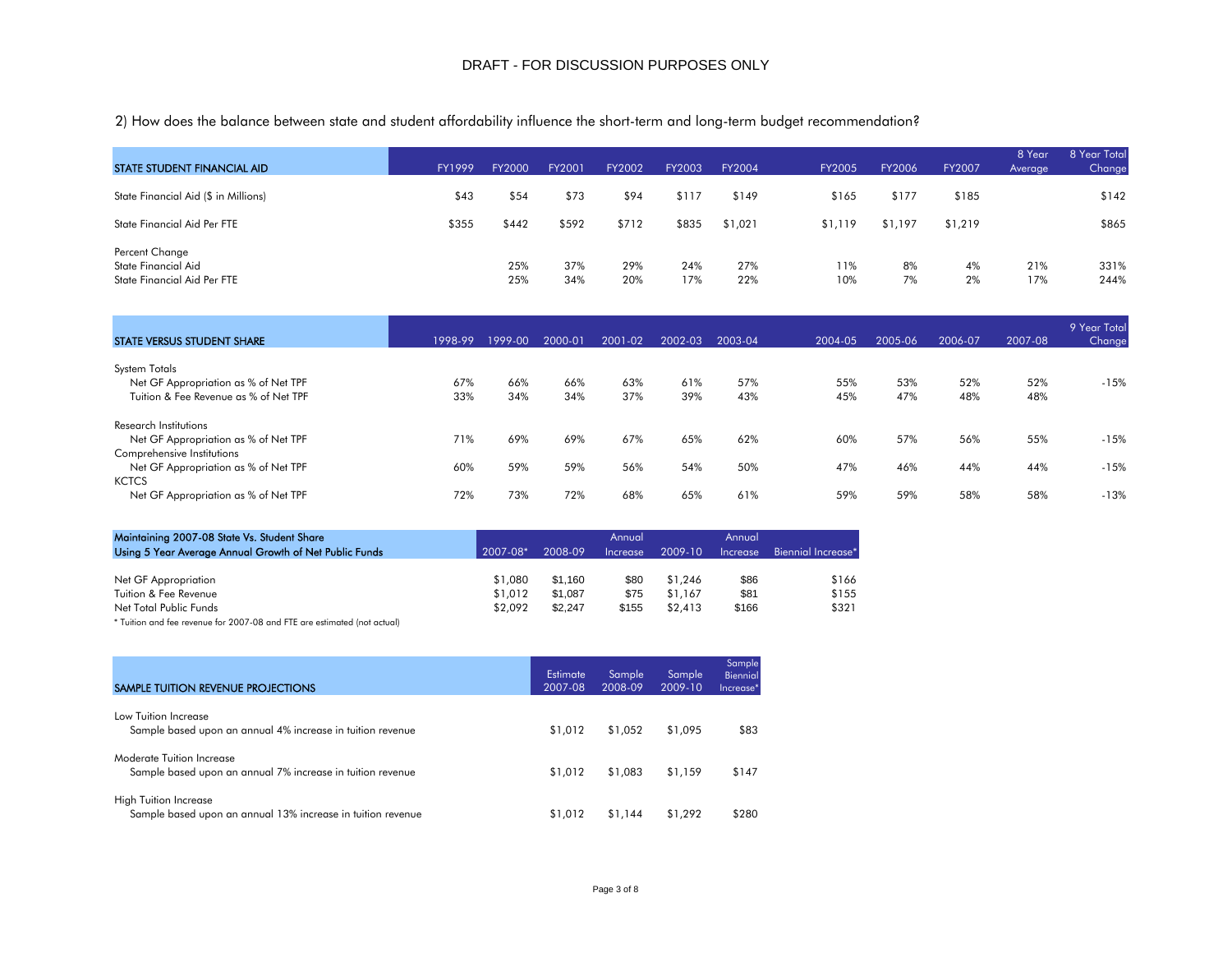3) How should the recommended distribution of state appropriations be divided among strategic investments?

#### 2008-10 BUDGET RECOMMENDATION FRAMEWORK (SAMPLE DISTRIBUTION)

|                                                                                                    |         | Sample Low Tuition<br>Revenue Scenario* | Sample Moderate Tuition<br>Revenue Scenario* | Sample High Tuition<br>Revenue Scenario* |
|----------------------------------------------------------------------------------------------------|---------|-----------------------------------------|----------------------------------------------|------------------------------------------|
| <b>OPERATIONS (\$ in Millions)</b>                                                                 | 2007-08 | Biennial<br>2009-10<br>Increase         | 2009-10<br><b>Biennial Increase</b>          | Biennial<br>2009-10<br>Increase          |
| Current Net GF Appropriations for Operations                                                       |         |                                         |                                              |                                          |
| Institutions                                                                                       | \$1,080 |                                         |                                              |                                          |
| Council                                                                                            | \$11    |                                         |                                              |                                          |
| <b>Adult Education</b>                                                                             | \$25    |                                         |                                              |                                          |
| Subtotal                                                                                           | \$1,116 | TBD                                     | TBD                                          | TBD                                      |
| Pass Through                                                                                       |         |                                         |                                              |                                          |
| Strategic Investments                                                                              |         |                                         |                                              |                                          |
| Developmental Education / Preparation                                                              |         | TBD                                     | TBD                                          | TBD                                      |
| Access / Affordability                                                                             |         |                                         |                                              |                                          |
| GoHigherKY, Diversity, Adult Access, P-16, etc.                                                    |         |                                         |                                              |                                          |
| Degree Production                                                                                  |         | TBD                                     | TBD                                          | TBD                                      |
| Bachelor's and Associate Degrees and Transfers                                                     |         |                                         |                                              |                                          |
| Enrollment                                                                                         |         |                                         |                                              |                                          |
| Science, Technology, Engineering, and Math (STEM)                                                  |         | TBD                                     | TBD                                          | TBD                                      |
| <b>STEM Task Force Recommendations</b>                                                             |         |                                         |                                              |                                          |
| KYVC / KYVL and Other STEM Related Activities                                                      |         |                                         |                                              |                                          |
| Economic and Community Development                                                                 |         | TBD                                     | TBD                                          | TBD                                      |
| Endowment Match / Research Support                                                                 |         |                                         |                                              |                                          |
| Regional Stewardship                                                                               |         |                                         |                                              |                                          |
| Workforce Development & Transfer                                                                   |         |                                         |                                              |                                          |
| Other Institutional-Based Investments                                                              |         | TBD                                     | TBD                                          | TBD                                      |
| Subtotal                                                                                           |         |                                         |                                              |                                          |
|                                                                                                    |         |                                         |                                              |                                          |
| Capital Investment Related                                                                         |         | TBD                                     | TBD                                          | TBD                                      |
| Maintenance and Operations                                                                         |         |                                         |                                              |                                          |
| <b>Ongoing Capital Renewal</b>                                                                     |         |                                         |                                              |                                          |
| Subtotal                                                                                           |         |                                         |                                              |                                          |
|                                                                                                    |         | \$239                                   | \$175                                        | \$41                                     |
| Net General Fund Appropriation to Institutions                                                     | \$1,080 |                                         |                                              |                                          |
|                                                                                                    |         |                                         |                                              |                                          |
| Projected Tuition & Fee Revenue*<br>* Rough estimates to be adjusted based upon institutional data | \$1,012 | \$83                                    | \$147                                        | \$280                                    |
| request                                                                                            |         |                                         |                                              |                                          |
| Net Total Public Funds                                                                             | \$2,092 | \$321                                   | \$321                                        | \$321                                    |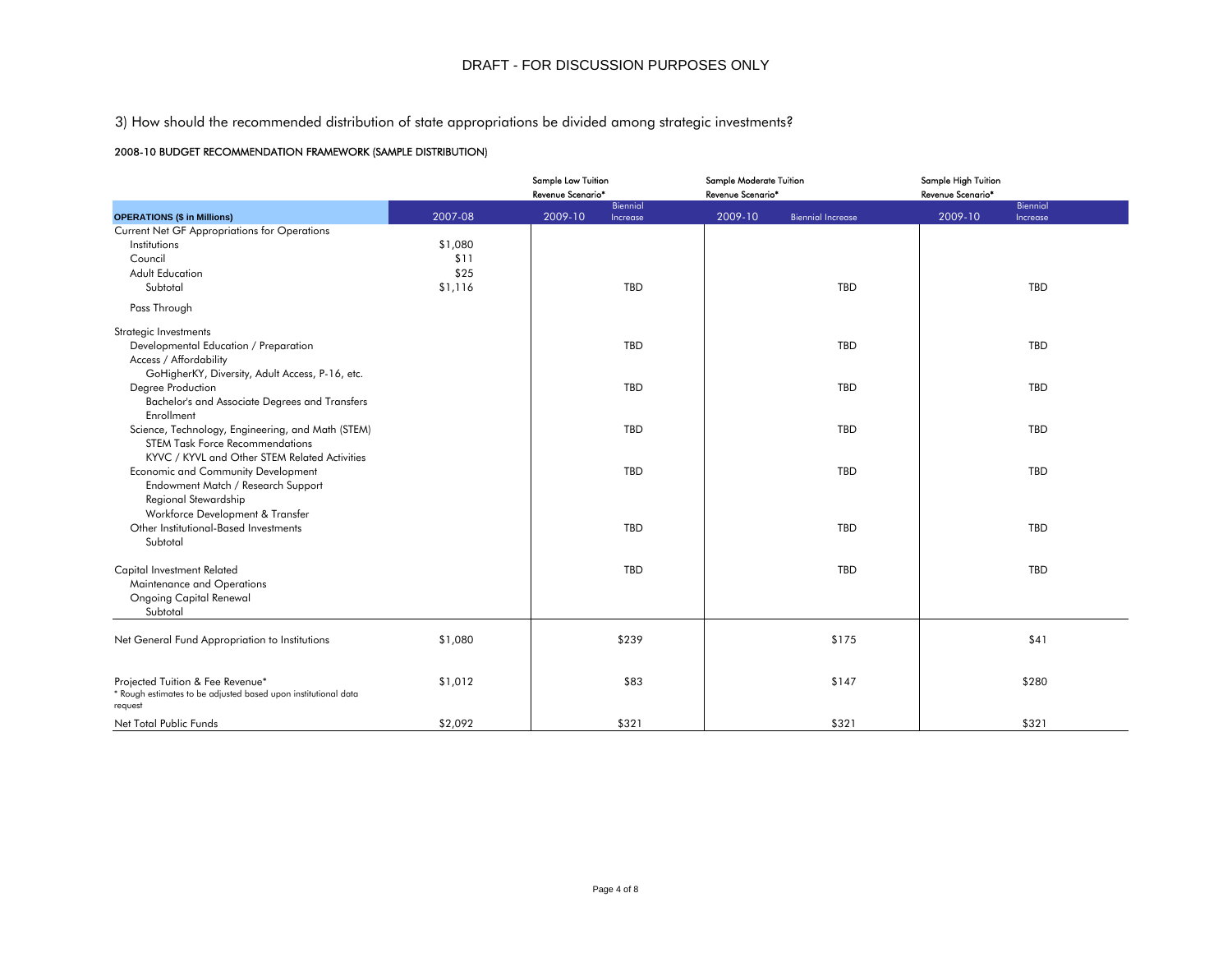4) How should the recommended distribution of state appropriations be divided among the institutions?

#### 2008-10 BUDGET RECOMMENDATION FRAMEWORK (SAMPLE DISTRIBUTION)

| Sample Methodology*                                                                                                                                                                                                                                                                                                     |
|-------------------------------------------------------------------------------------------------------------------------------------------------------------------------------------------------------------------------------------------------------------------------------------------------------------------------|
|                                                                                                                                                                                                                                                                                                                         |
| Funding based upon multiplying 2007-08 General Fund appropriation by the Higher Education Cost Adjustment (HECA:<br>3.3%) with an additional adjustment for efficiencies gains. Estimate based efficiency adjustment of 1.5%.                                                                                           |
|                                                                                                                                                                                                                                                                                                                         |
| Funding based upon a combination of weighted student FTE, infrastructure (with match), and successful graduation of<br>developmental students.                                                                                                                                                                          |
| Funding based upon the number of state and institution recommended initiatives (e.g. GoHigherKY, diversity, adult access,<br>P-16 initiatives, etc.).                                                                                                                                                                   |
|                                                                                                                                                                                                                                                                                                                         |
| Funding based upon reaching negotiated target number of bachelor's degrees by 2009-10 (associate degrees and<br>transfers for KCTCS) with greater weights for developmental education students, minority students, STEM degrees, and<br>students that transferred from KCTCS. Dollars awarded for each degree/transfer. |
| Funding based upon reaching negotiated target number of undergraduate enrollments by 2009-10 with greater weights<br>possibly for Kentucky residents, adults (25 and older), and low-income students (Pell recipients). Dollars awarded for each<br>undergraduate enrollment.                                           |
|                                                                                                                                                                                                                                                                                                                         |
| Funding based upon STEM Task Force recommendations and the number of other state and institution STEM related<br>initiatives (e.g., KYVC, KYVL, Project Lead the Way, Professional Science Master's, etc.).                                                                                                             |
|                                                                                                                                                                                                                                                                                                                         |
| <b>TBD</b>                                                                                                                                                                                                                                                                                                              |
| TBD                                                                                                                                                                                                                                                                                                                     |
| <b>TBD</b>                                                                                                                                                                                                                                                                                                              |
| <b>TBD</b>                                                                                                                                                                                                                                                                                                              |
| Funding could be based upon gaps related to institution business plans.                                                                                                                                                                                                                                                 |
|                                                                                                                                                                                                                                                                                                                         |
| Funding based upon formula for new buildings coming online in 2008-10.                                                                                                                                                                                                                                                  |
| Funding based upon .5% of 2007-08 GF appropriation restricted to capital renewal (match).                                                                                                                                                                                                                               |
| TBD                                                                                                                                                                                                                                                                                                                     |
| <b>TBD</b>                                                                                                                                                                                                                                                                                                              |
|                                                                                                                                                                                                                                                                                                                         |

\* Sample methodologies based upon previous discussions - NOT FINALIZED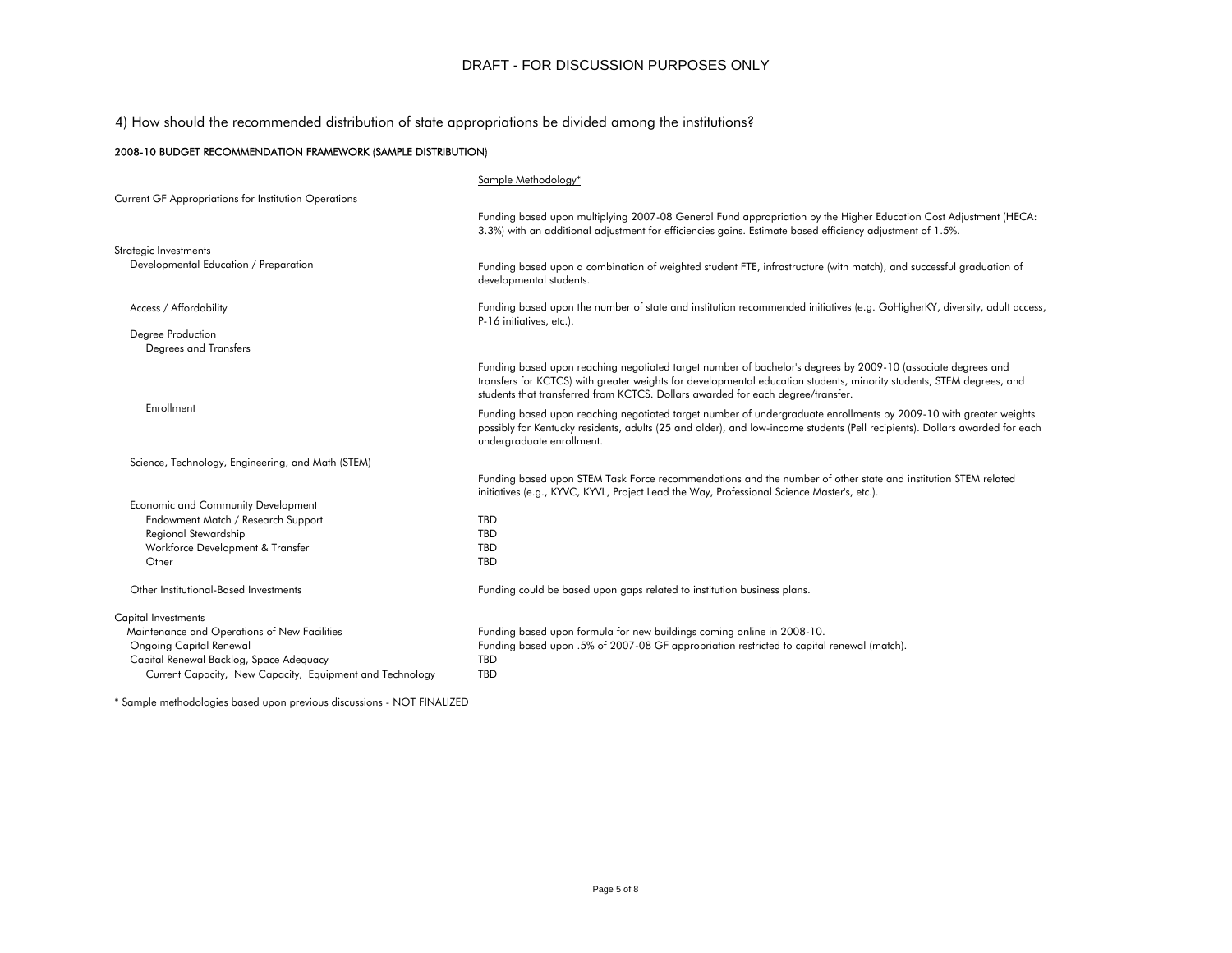#### 2008-10 BUDGET RECOMMENDATION FRAMEWORK (SAMPLE DISTRIBUTION)

| 5) What level of capital investment is needed to achieve long-term reform goals? |                      |                    |             |                             |                                                                                 |
|----------------------------------------------------------------------------------|----------------------|--------------------|-------------|-----------------------------|---------------------------------------------------------------------------------|
| 2008-10 BUDGET RECOMMENDATION FRAMEWORK (SAMPLE DISTRIBUTION)                    |                      |                    |             |                             |                                                                                 |
|                                                                                  | Total Estimated Need |                    |             | <b>Total Estimated Need</b> |                                                                                 |
|                                                                                  | (\$ in Millions)     |                    |             | (\$ in Millions)            |                                                                                 |
| VFA / Paulien / NCHEMS Findings                                                  | 2008-2020            |                    |             | 2008-2020                   |                                                                                 |
| Capital Renewal                                                                  |                      | \$5,349 At 0% FCI* |             |                             | \$4,386 At 18% FCI (National Benchmark from VFA Study                           |
| Space Adequacy / Renovations                                                     | \$862                |                    |             | \$862                       |                                                                                 |
| Space Capacity (Current)                                                         | \$1,418              |                    |             | \$1,418                     |                                                                                 |
| Space Capacity (Future)                                                          | \$5,048              |                    |             | \$5,048                     |                                                                                 |
| Total (2008-2020)                                                                | \$12,677             |                    |             | \$11,714                    |                                                                                 |
| * FCI = Facilities Condition Index                                               |                      |                    |             |                             |                                                                                 |
|                                                                                  |                      |                    |             |                             | Scenarios to move system to 18% FCI by 2020 = Current National Benchmark from \ |
|                                                                                  |                      |                    | Scenario #1 | 2008-                       | Sceno                                                                           |

|                                             |         |                   | Scenarios to move system to 18% FCI by 2020 = Current National Benchmark from VFA Study |                             |  |  |  |  |  |  |  |
|---------------------------------------------|---------|-------------------|-----------------------------------------------------------------------------------------|-----------------------------|--|--|--|--|--|--|--|
| <b>CAPITAL INVESTMENTS (\$ in Millions)</b> | 2007-08 | Scenario #1<br>10 | 2008-<br>2008-10<br>Scenario #2                                                         | .2008-<br>Scenario #3<br>10 |  |  |  |  |  |  |  |
| Capital Renewal (1)                         |         | \$2,193           | \$3,070                                                                                 | \$3,070                     |  |  |  |  |  |  |  |
| Space Adequacy / Renovations (2)            | \$10    | \$517             | \$560                                                                                   | \$690                       |  |  |  |  |  |  |  |
| Current Capacity (3)                        |         | \$284             | \$425                                                                                   | \$709                       |  |  |  |  |  |  |  |
| Future Capacity (4)                         | \$470   | <b>TBD</b>        | <b>TBD</b>                                                                              | <b>TBD</b>                  |  |  |  |  |  |  |  |
| Technology/Equipment Infrastructure (4)     |         | <b>TBD</b>        | <b>TBD</b>                                                                              | <b>TBD</b>                  |  |  |  |  |  |  |  |
| Total                                       | \$480   | \$2,994           | \$4,056                                                                                 | \$4,469                     |  |  |  |  |  |  |  |

#### Scenario #1 Notes:

(1) This line is calculated at 50%.

(2) This line is calculated at 60%.

(3) This line is calculated at 20% of Paulien projection.

(4) This recommendation would depend on the actual requests by institutions.

#### Scenario #2 Notes:

(1) This line is calculated at 70%.

(2) This line is calculated at 65%.

(3) This line is calculated at 30% of Paulien projection.

(4) This recommendation would depend on the actual requests by institutions.

#### Scenario #3 Notes:

(1) This line is calculated at 70%.

(2) This line is calculated at 80%.

(3) This line is calculated at 50% of Paulien projection.

(4) This recommendation would depend on the actual requests by institutions.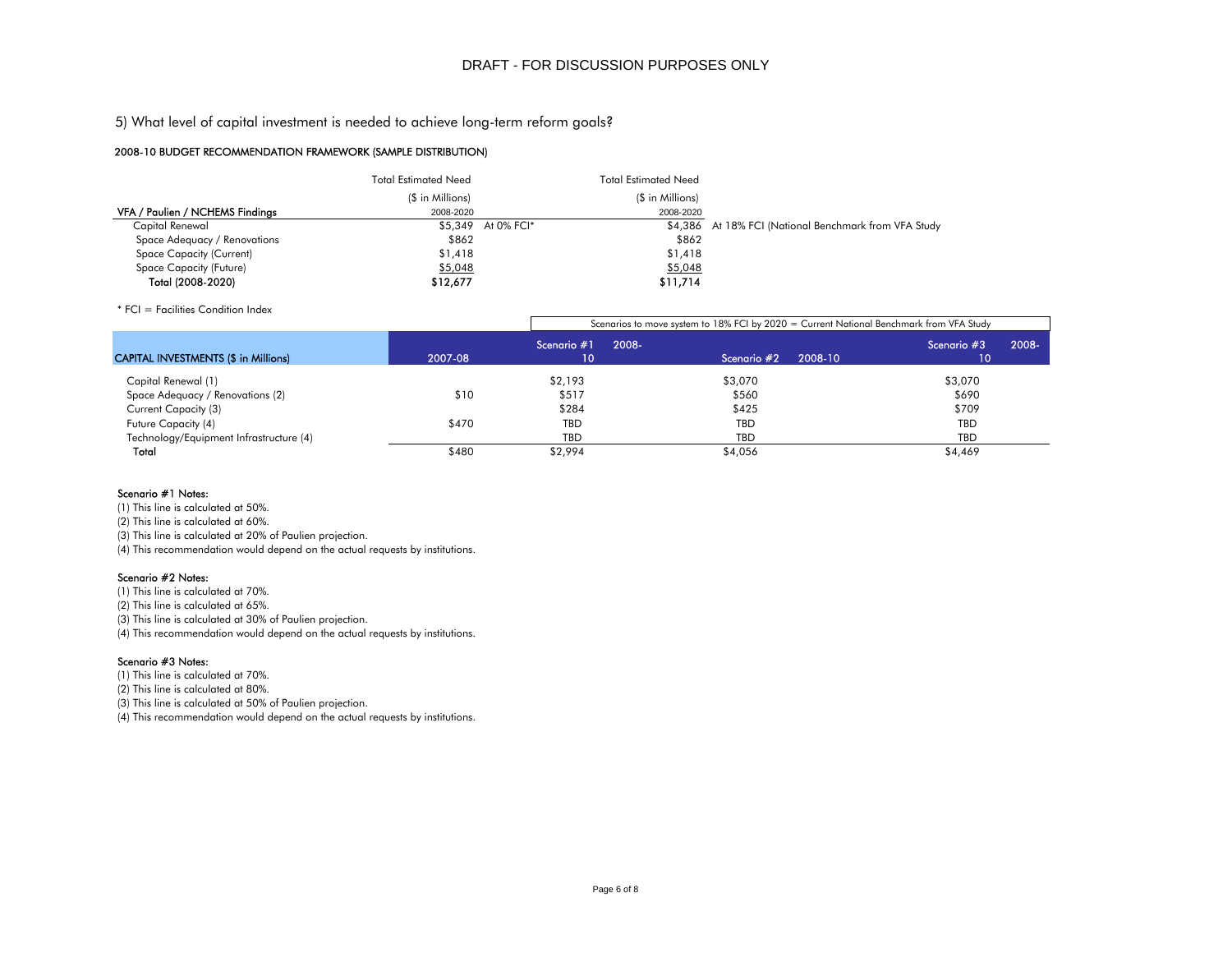6) How can the system achieve greater productivity and efficiency gains from current and future resources?

| PRODUCTIVITY AND EFFICIENCY GAINS (SAMPLE DISTRIBUTION)                                      |                                                                                                                                                                                                |
|----------------------------------------------------------------------------------------------|------------------------------------------------------------------------------------------------------------------------------------------------------------------------------------------------|
|                                                                                              | Sample Methodology*                                                                                                                                                                            |
| <b>Current Operations Efficiency Gains</b>                                                   |                                                                                                                                                                                                |
|                                                                                              | Efficiency gains (i.e. institution reallocation, reinvestment, and cost avoidance) based upon 1% adjustment to inflationary<br>increase to current General Fund appropriations for operations. |
| Degree Production                                                                            | Productivity gains based upon increased state and institutional emphasis on bachelor's degrees, associate degrees,<br>transfers, and strategic enrollments.                                    |
| Developmental Education                                                                      | Efficiency gain based upon matching part of the infrastructure investment needed to restructure and support increased<br>student success of developmental education students.                  |
| Capital Renewal Match                                                                        | Efficiency gain based upon matching .5% of General Fund appropriation for capital renewal with an additional .5% of<br>institutional funds.                                                    |
| Other Institutional Reallocation, Reinvestment, and Cost<br>Avoidance Estimates and Measures | TBD                                                                                                                                                                                            |

\* Sample methodologies based upon previous discussions - NOT FINALIZED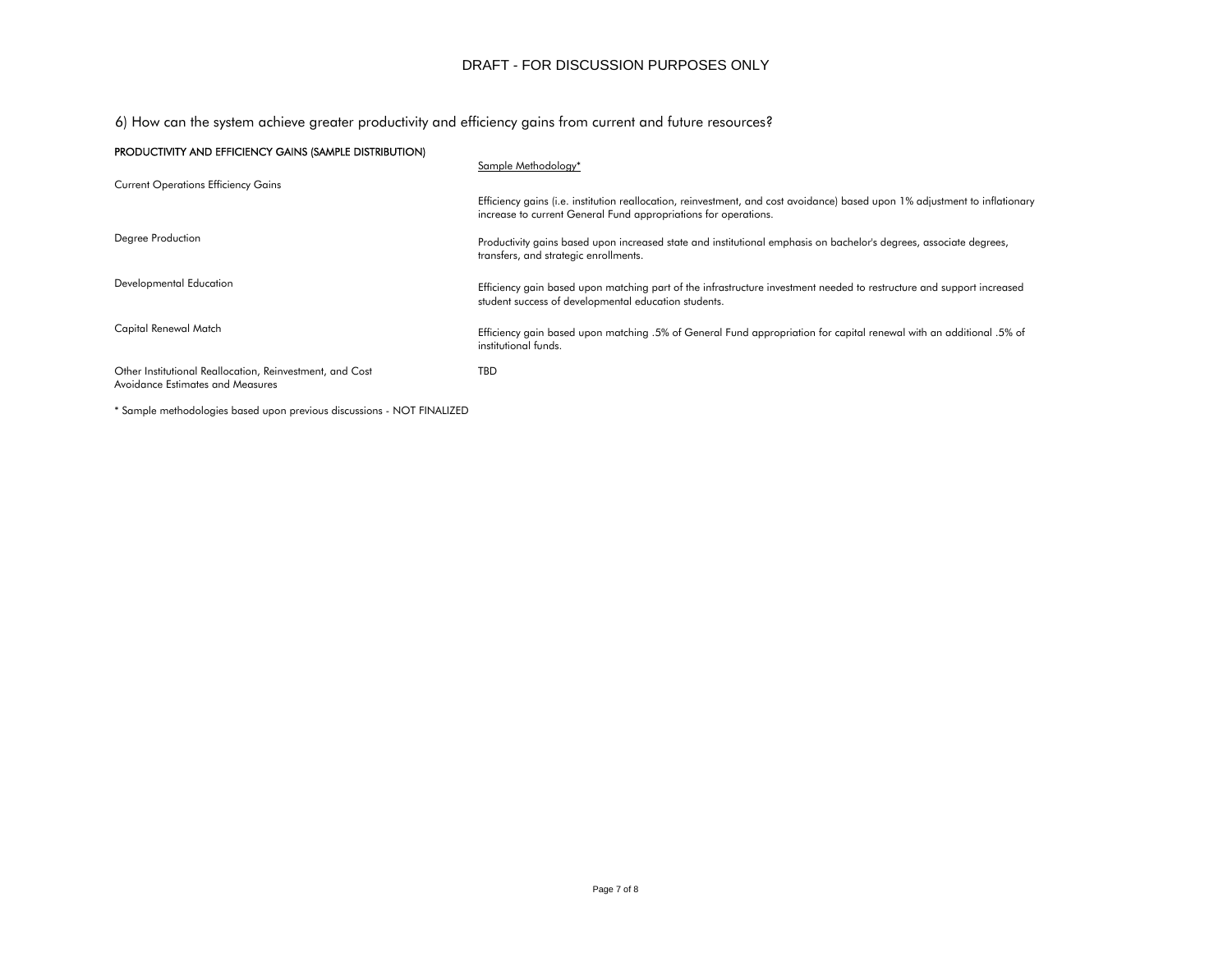7) How does the budget recommendation address the need for greater accountability and a stronger link between investment and outcomes?

An accountability agreement or statement is one way to highlight the return on investment to the Commonwealth for allocating additional resources to postsecondary and adult education. It could focus on key deliverables (i.e., bachelor's degrees, associate degrees, transfers, enrollment, graduation rates, and other mission differentiated indicators such as research and development, regional stewardship, and workforce development) that would be achieved if an adequate level of additional funding is provided by the Governor and General Assembly and on situations in which higher or lower performance is achieved.

|                                                        |         |         |             |         |          |         |         |         |              | 7 Year              |
|--------------------------------------------------------|---------|---------|-------------|---------|----------|---------|---------|---------|--------------|---------------------|
|                                                        |         |         |             |         |          |         |         |         | 7 Year Total | Percent             |
| SELECT SYSTEM OUTCOMES - HISTORICAL                    | 1998-99 | 1999-00 | $2000 - 01$ | 2001-02 | 2002-03  | 2003-04 | 2004-05 | 2005-06 | Change*      | Change <sup>*</sup> |
| <b>Bachelor's Degrees</b>                              | 15,296  | 15,510  | 14,882      | 15,839  | 15,771   | 16,902  | 17,457  | 18,224  | 2,928        | 19%                 |
| Associate Degrees                                      | 5,289   | 5,233   | 5,078       | 5,567   | 6,205    | 6,841   | 7,139   | 7,508   | 2,219        | 42%                 |
| Graduate & First-Professional Degrees                  | 5,592   | 5,564   | 5,712       | 5,855   | 6,313    | 7,065   | 7,487   | 7,724   | 2,132        | 38%                 |
| Undergraduate Enrollment                               | 161,340 | 168,911 | 183,856     | 193,053 | 200,604  | 202,605 | 202,197 | 205,153 | 43,813       | 27%                 |
| Graduate & First Professional Enrollment               | 22,443  | 22,969  | 24,353      | 26,053  | 27,037   | 27,517  | 27,008  | 27,182  | 4,739        | 21%                 |
| <b>Transfers from KCTCS</b>                            | 3,901   | 3,811   | 3,406       | 3,613   | 3,809    | 3,868   | 4,191   | 3,907   | 6            | 0%                  |
| Six-Year Graduation Rate (publics only)                | 39%     | 41%     | 44%         | 44%     | 45%      | 44%     | 45%     | 47%     | 7%           | 19%                 |
| Extramural Research & Development (\$M, publics only)* | \$145   | \$166   | \$155       | \$195   | \$231    | \$261   | \$298   |         | \$153        | 106%                |
| <b>GED</b> Graduates                                   | 12,369  | 12,533  | 13,939      | 14,651  | 9,452    | 9,740   | 9,757   | 9,007   | $-3,362$     | $-27%$              |
| * 6 year total and percent change                      |         |         |             |         |          |         |         |         |              |                     |
|                                                        |         |         |             |         |          |         |         |         | 7 Yr Ave. %  |                     |
| Percent Change                                         |         |         |             |         |          |         |         |         | Change*      |                     |
| <b>Bachelor's Degrees</b>                              |         | 1.4%    | $-4.0%$     | 6.4%    | $-0.4%$  | 7.2%    | 3.3%    | 4.4%    | 3%           |                     |
| Associate Degrees                                      |         | $-1.1%$ | $-3.0%$     | 9.6%    | 11.5%    | 10.2%   | 4.4%    | 5.2%    | 5%           |                     |
| Graduate & First-Professional Degrees                  |         | $-0.5%$ | 2.7%        | 2.5%    | 7.8%     | 11.9%   | 6.0%    | 3.2%    | 5%           |                     |
| Undergraduate Enrollment                               |         | 4.7%    | 8.8%        | 5.0%    | 3.9%     | 1.0%    | $-0.2%$ | 1.5%    | 4%           |                     |
| Graduate & First Professional Enrollment               |         | 2.3%    | 6.0%        | 7.0%    | 3.8%     | 1.8%    | $-1.8%$ | 0.6%    | 3%           |                     |
| <b>Transfers from KCTCS</b>                            |         | $-2.3%$ | $-10.6%$    | 6.1%    | 5.4%     | 1.5%    | 8.4%    | $-6.8%$ | 0%           |                     |
| Six-Year Graduation Rate                               |         | 3.8%    | 7.8%        | $-1.4%$ | 4.1%     | $-2.2%$ | 2.5%    | 2.9%    | 3%           |                     |
| Extramural Research & Development*                     |         | 14.5%   | $-6.6%$     | 25.8%   | 18.5%    | 13.0%   | 14.2%   |         | 13%          |                     |
| <b>GED Graduates</b>                                   |         | 1.3%    | 11.2%       | 5.1%    | $-35.5%$ | 3.0%    | 0.2%    | $-7.7%$ | $-3%$        |                     |
| * 6 year average percent change                        |         |         |             |         |          |         |         |         |              |                     |

|                                                       |         |         |         |         | 14 Yearl |
|-------------------------------------------------------|---------|---------|---------|---------|----------|
| SELECT SYSTEM OUTCOMES - FUTURE TARGETS               | 2007-08 | 2009-10 | 2013-14 | 2019-20 | Change   |
| <b>Bachelor's Degrees</b>                             | 21,192  | 23,059  | 27,318  | 33,669  | 15,445   |
| <b>Associate Degrees</b>                              |         |         |         |         |          |
| Graduate & First-Professional Degrees                 |         |         |         |         |          |
| Undergraduate Enrollment                              | 229,617 | 245,828 | 274,107 | 323,465 | 118,312  |
| Graduate & First Professional Enrollment              |         |         |         |         |          |
| Transfers from KCTCS                                  | 5,160   | 5,810   | 7,472   | 11,486  | 7,295    |
| Six-Year Graduation Rate                              |         |         |         | 56%     | 9%       |
| Extramural Research & Development (\$M, publics only) | \$384   |         |         |         |          |
| <b>GED Graduates</b>                                  | 10,631  |         |         | 15,000  | 5,243    |
| Percent Change From 2005-06                           |         |         |         |         |          |
| <b>Bachelor's Degrees</b>                             | 16%     | 27%     | 50%     | 85%     |          |
| <b>Associate Degrees</b>                              |         |         |         |         |          |
| Graduate & First-Professional Degrees                 |         |         |         |         |          |
| Undergraduate Enrollment                              | 12%     | 20%     | 34%     | 58%     |          |
| Graduate & First Professional Enrollment              |         |         |         |         |          |
| <b>Transfers from KCTCS</b>                           | 32%     | 49%     | 91%     | 194%    |          |
| Six-Year Graduation Rate                              |         |         |         |         |          |
| Extramural Research & Development (From 2004-05)      | 29%     |         |         |         |          |
| <b>GED Graduates</b>                                  | 18%     |         |         | 67%     |          |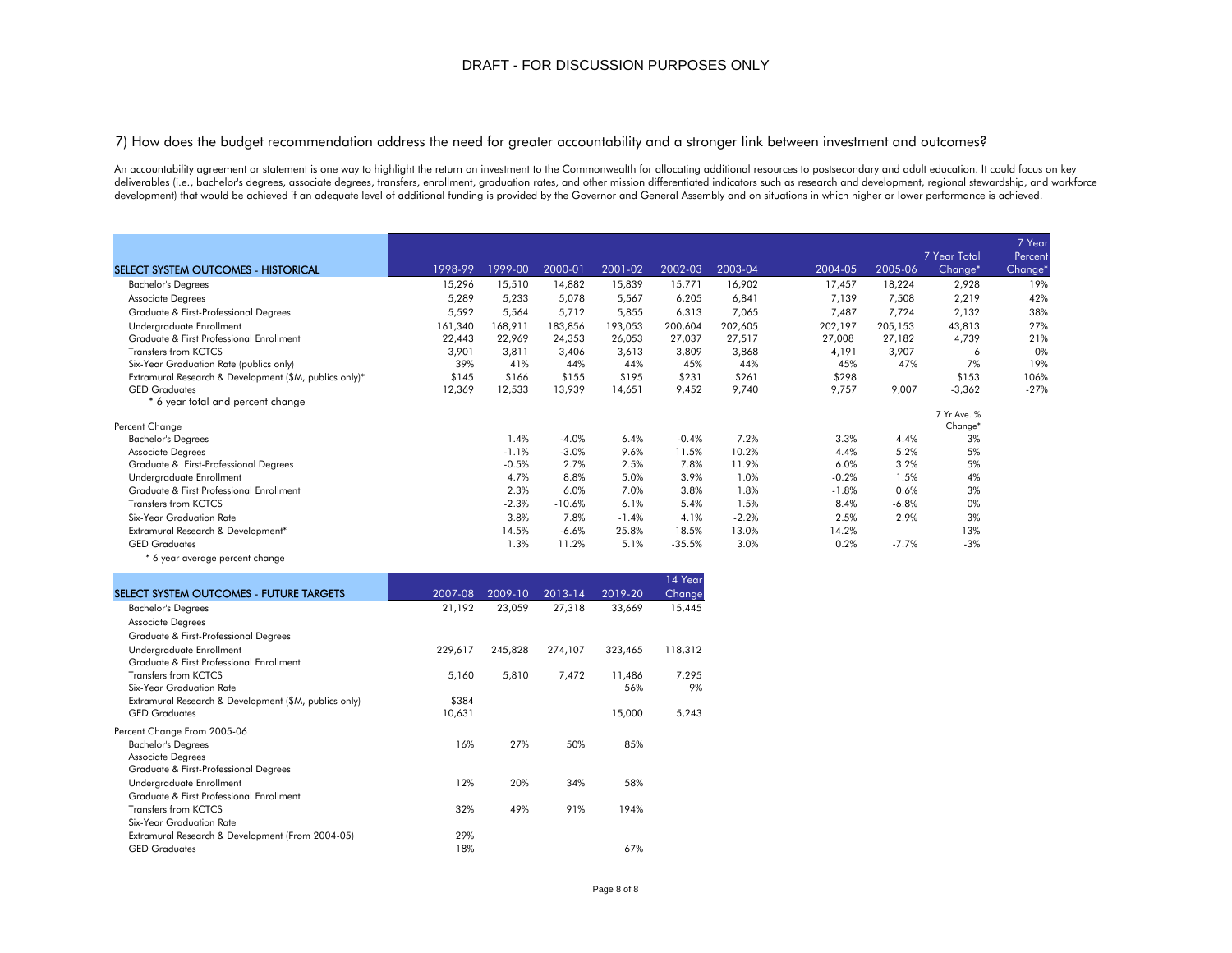## **Securing Kentucky's Future: Six Deliverables and a Timeline**

1. Update College Readiness Standards

Revise 13 KAR 2:020 to define standards for college readiness reflected in current research and align with the Statewide Public Postsecondary Placement Policy. Require best practices in developmental student support.

- 2. Create Integrated Accountability Systems Tied to Performance Funding CPE plans to propose institutional funding in next biennium
	- to reward increases in underprepared student success.



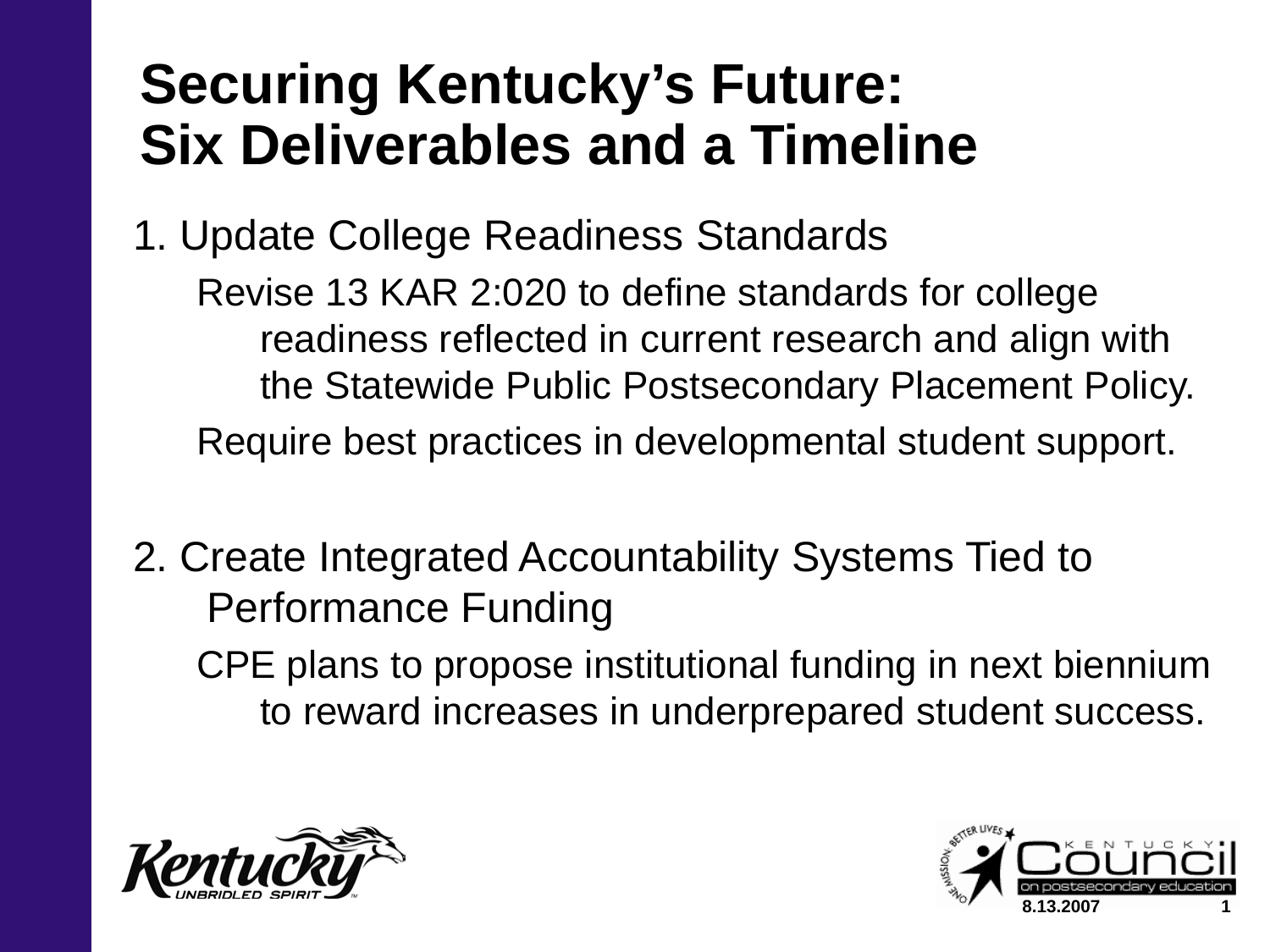# **Securing Kentucky's Future: Six Deliverables and a Timeline**

- 3. Fund Infrastructure Improvements
	- CPE plans to propose incentive funding to be matched by institutional funds for redesign of developmental education programs.
- 4. Align College Readiness Standards and Tie to Educator Professional Development
	- Secretary Owens has convened a working group to review K-12 professional development and develop stronger linkages to college readiness.
	- CPE is developing an incentive program to match local district professional development funds to support teachers' efforts to make all students college ready.



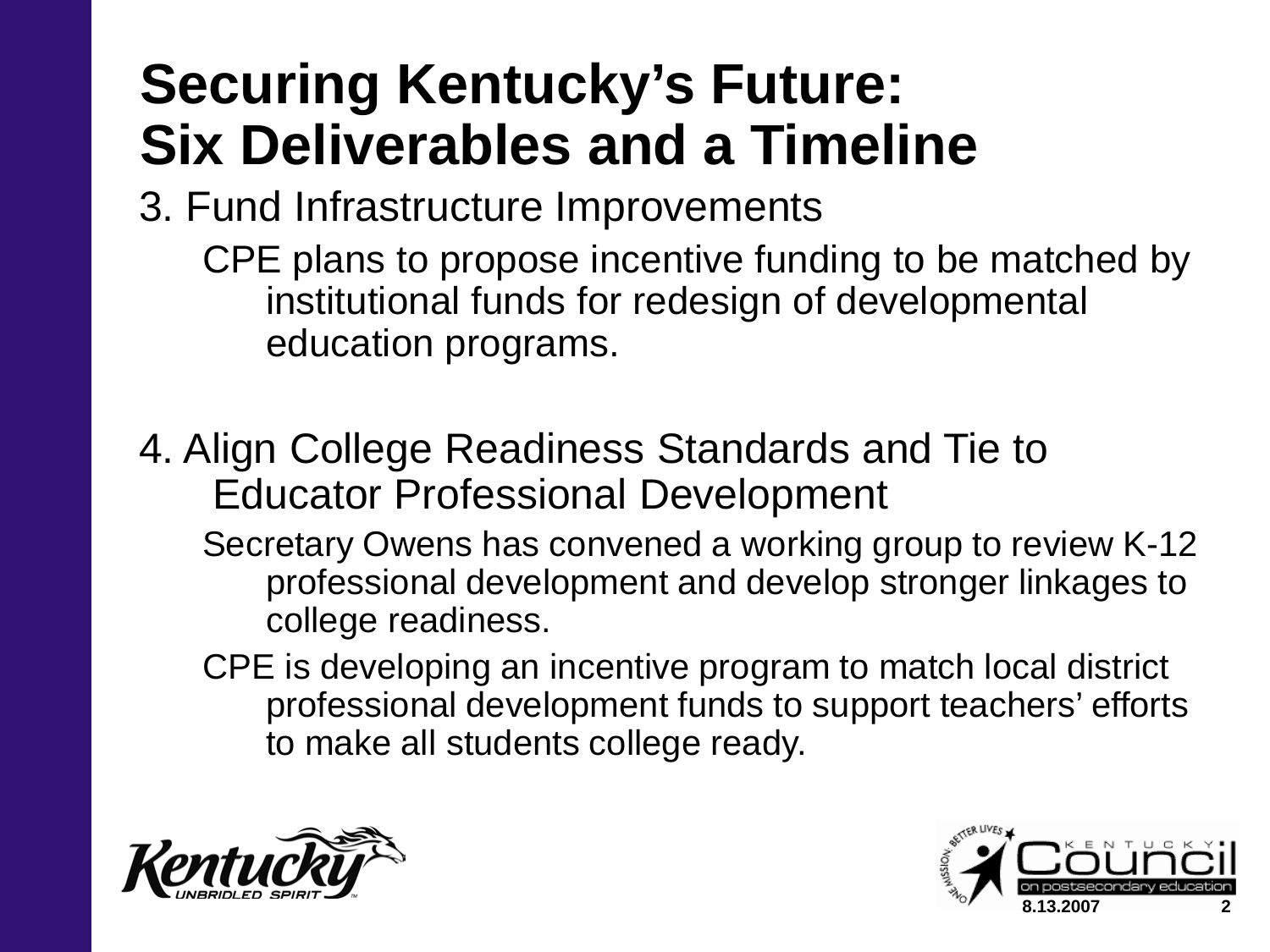## **Securing Kentucky's Future: Six Deliverables and a Timeline**

- 5. Link Educator Preparation to College Readiness CPE and EPSB staff will meet to review teacher education certification guidelines to explicitly include preparation for effective use of P-12 assessments to help all students meet college readiness standards.
- 6. Develop Early Student Interventions
	- CPE Improving Educator Quality (IEQ) federal grants will distribute \$1M for proposals that support EPAS/ACT implementation.
	- Kentucky ACT Council has been formed and will support effective use of EPAS/ACT data to improve student performance.



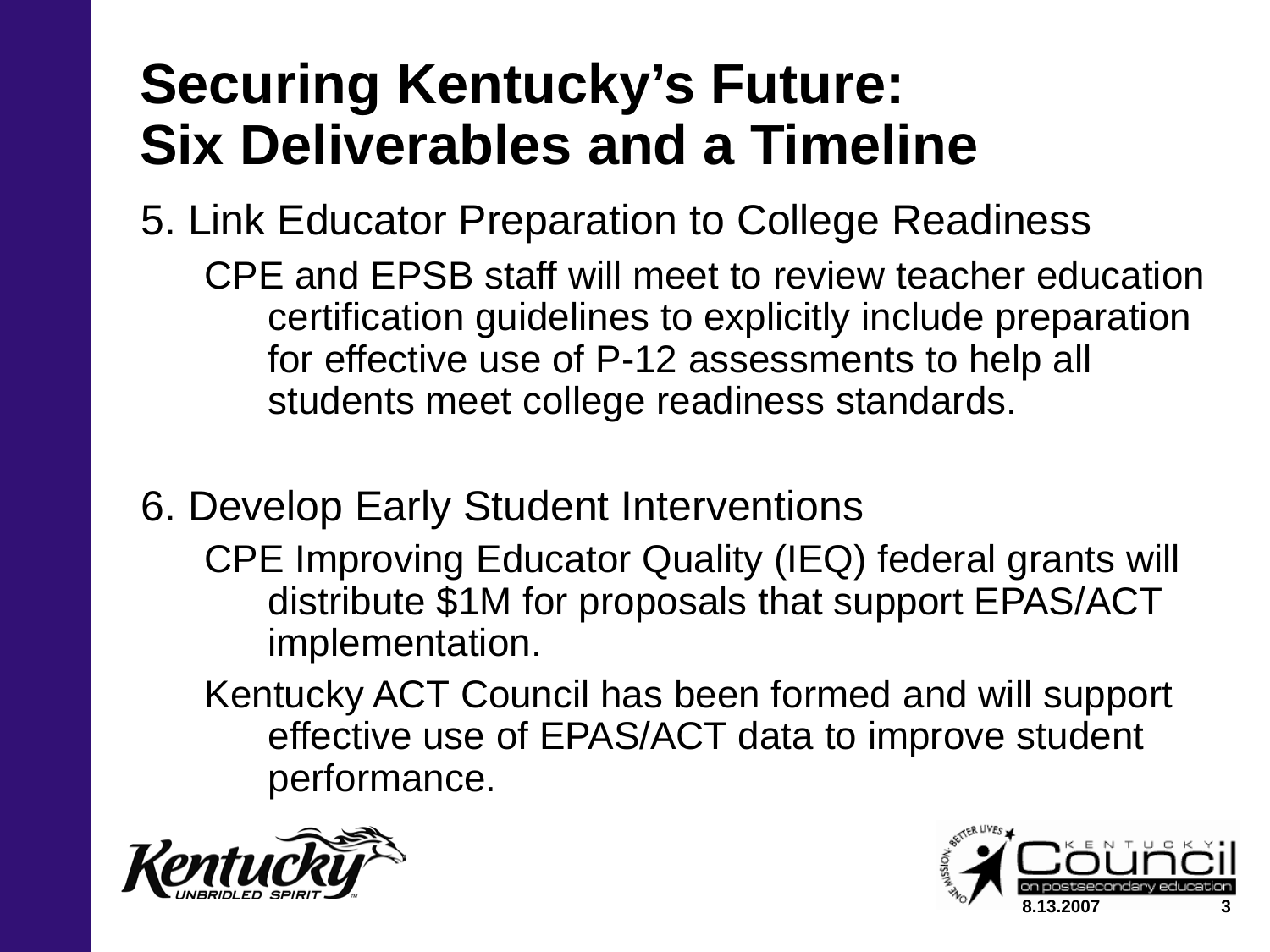## Postsecondary Education Statewide Diversity Study

The Council reached agreement with the presidents and fellows of Harvard College on behalf of their Civil Rights Project, effective March 5, 2007, to conduct a statewide diversity study for public postsecondary education in the Commonwealth to be completed March 1, 2008. The study is intended to produce targeted research that translates into policies for diversity planning in Kentucky. The study will present recommendations on policies or changes in policy necessary at the Council and each institution to ensure that Kentucky complies with the standards articulated by the Supreme Court in the Michigan cases *Grutter* and *Gratz*, Kentucky, and federal law. The U S Supreme Court ruling explicitly excludes postsecondary education and allows Gratz and Grutter remain the law.

## The study will:

- 1. Identify the mission-based governmental interest that the Commonwealth, the Council, and each public postsecondary education institution has in developing and implementing a diversity plan, including a clear statement of the value of diversity and supporting facts that are sufficient to meet the requirements of the Michigan cases, Kentucky, and federal law.
- 2. Assess the extent to which race-neutral alternatives would be workable in implementing each component of a diversity plan, tied directly to Kentucky results.
- 3. To the extent that actions taken under a diversity plan may include the necessary use of race or national origin, articulate the policies and policy changes necessary to ensure that the diversity plan is narrowly tailored as required by the Supreme Court, Kentucky, and federal law.
- 4. Identify the appropriate characteristics for Kentucky's diversity plan, i.e., the areas to be evaluated, measured, and acted upon. Without being limited to these activities, the diversity plan should address the role of recruitment, admissions, financial aid, retention, support services, and integration of diversity values with academic, residential life, extracurricular activities, and other campus-based programs. It should also address the role of Kentucky public postsecondary education in improving the K-12 public school system, closing achievement gaps among groups of students, increasing the development and graduation of highly qualified teachers for work in Kentucky schools, and improving the readiness of public school graduates for postsecondary education.

## What are the Next Steps?

- o The Team will report on its progress at the October 15 CPE Committee on Equal Opportunities Meeting in Frankfort.
- o Drafts Reports January 2008
- o Final report March 2008
- o Presentation to CPE March 2008